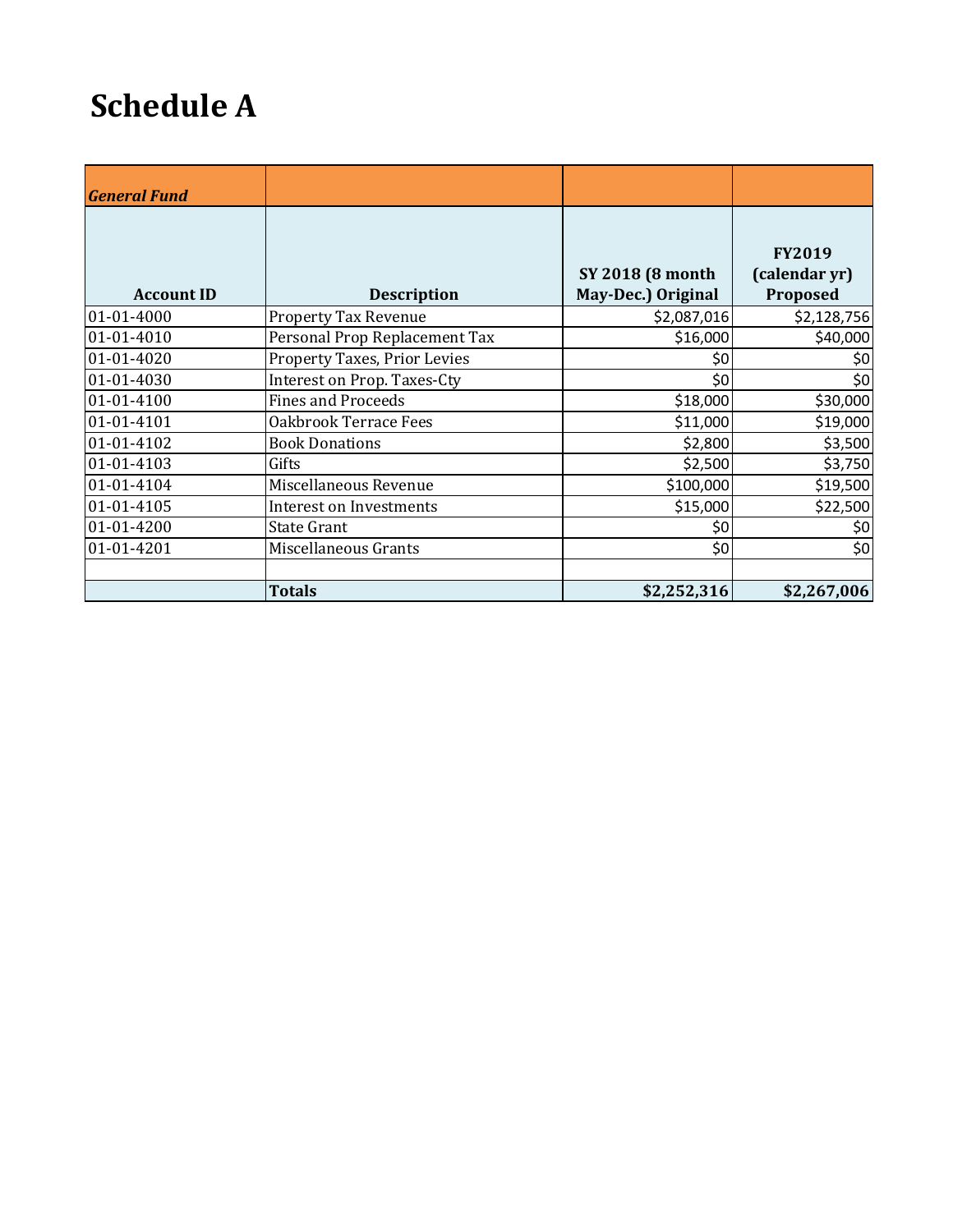| <b>Building, Equipment, Maintenance Fund</b> |                         |                 |                             |
|----------------------------------------------|-------------------------|-----------------|-----------------------------|
|                                              |                         | SY 2018 (8)     |                             |
|                                              |                         | month May-Dec.) | <b>FY2019 (calendar yr)</b> |
| <b>Account ID</b>                            | <b>Description</b>      | Original        | Proposed                    |
| 03-01-4201                                   | <b>LINC Dissolution</b> | \$0             | \$90,000                    |
|                                              |                         |                 |                             |
|                                              | <b>Totals</b>           | \$0             | \$90,000                    |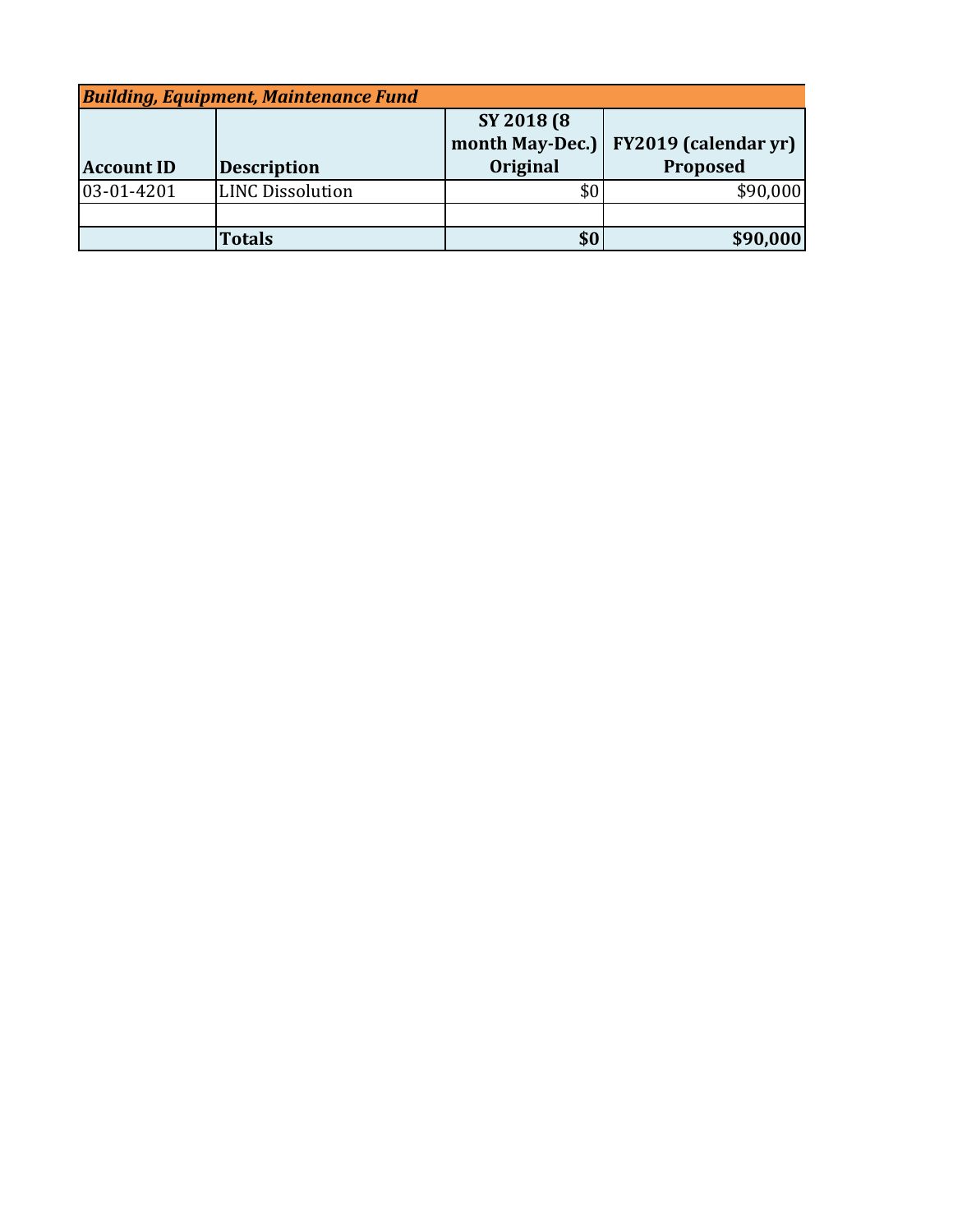| <b>Bond Proceeds Fund</b> |                                     |                                                |                                            |
|---------------------------|-------------------------------------|------------------------------------------------|--------------------------------------------|
| <b>Account ID</b>         | <b>Description</b>                  | <b>SY 2018 (8 month)</b><br>May-Dec.) Original | <b>FY2019</b><br>(calendar yr)<br>Proposed |
| 04-01-4000                | <b>Bond Sale</b>                    | \$0                                            | \$0                                        |
| 04-01-4010                | <b>Bond Sale Premium</b>            | \$0                                            | \$0                                        |
| 04-01-4105                | <b>Bonds-Interest on Investment</b> | \$80,000                                       | \$80,000                                   |
| 04-01-4200                | <b>Prior Year Fund Balance</b>      | \$6,996,000                                    | \$5,562,863                                |
|                           |                                     |                                                |                                            |
|                           | <b>Totals</b>                       | \$7,076,000                                    | \$5,642,863                                |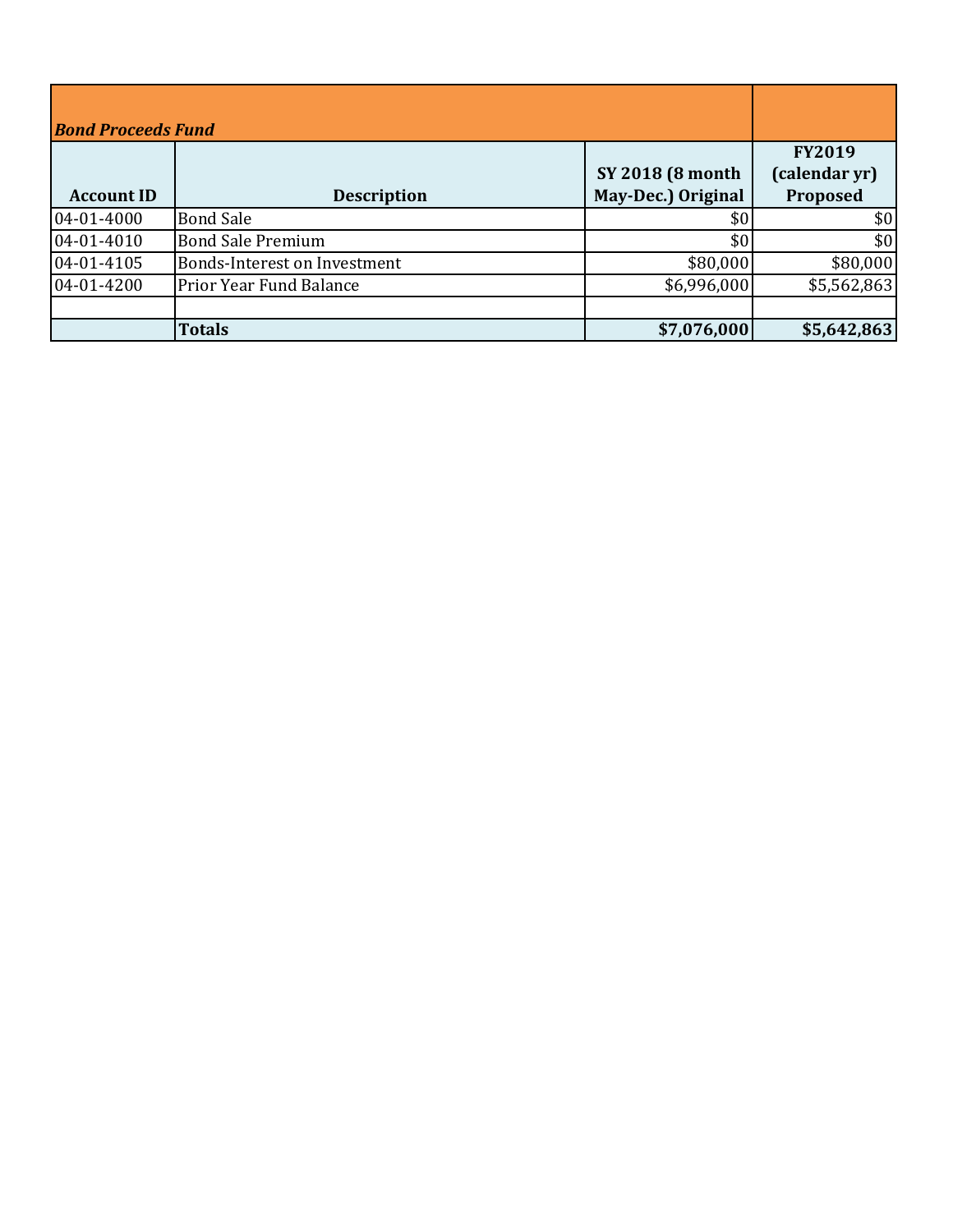| <b>Debt Service Fund</b> |                             |                                             |                                               |
|--------------------------|-----------------------------|---------------------------------------------|-----------------------------------------------|
| <b>Account ID</b>        | <b>Description</b>          | SY 2018 (8)<br>month May-<br>Dec.) Original | <b>FY2019</b><br>(calendar<br>yr)<br>Proposed |
| 05-01-4000               | <b>Property Tax Revenue</b> | \$835,242                                   | \$847,050                                     |
| 05-01-4105               | Interest on Investment      | \$1,000                                     | \$1,000                                       |
|                          |                             |                                             |                                               |
|                          | <b>Totals</b>               | \$836,242                                   | \$848,050                                     |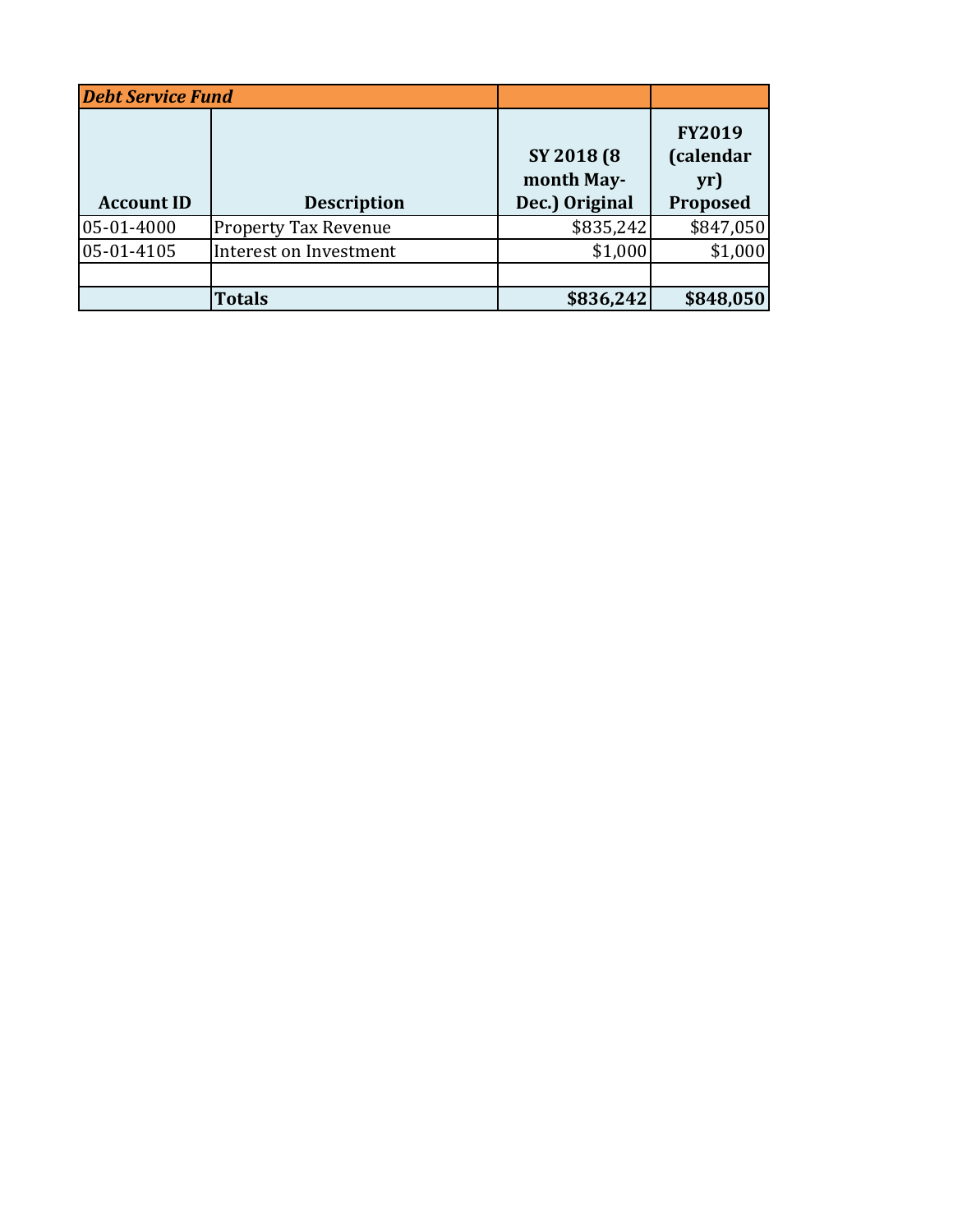## **Schedule B**

| <b>General Fund</b> |                                          |                              |                                |
|---------------------|------------------------------------------|------------------------------|--------------------------------|
|                     |                                          | <b>SY 2018 (8 month May-</b> | <b>FY2019</b><br>(calendar yr) |
| <b>Account ID</b>   | <b>Description</b>                       | Dec.) Original               | Proposed                       |
| <b>SALARIES</b>     |                                          |                              |                                |
| $01 - 01 - 5000$    | <b>Full Time</b>                         | \$441,400                    | \$688,000                      |
|                     | (includes \$10,000 compensated absences) |                              |                                |
| 01-01-5010          | Part Time                                | \$298,200                    | \$479,000                      |
|                     | (includes \$8,000 replacement/outreach)  |                              |                                |
|                     | <b>SALARIES TOTAL</b>                    | \$739,600                    | \$1,167,000                    |
| <b>BENEFITS</b>     |                                          |                              |                                |
| 01-01-5020          | <b>Employee Benefits</b>                 | \$82,000                     | \$126,200                      |
| 01-01-5030          | <b>IMRF Employer Contributions</b>       | \$78,500                     | \$98,488                       |
| 01-01-5040          | <b>FICA</b>                              | \$45,900                     | \$72,400                       |
| 01-01-5041          | Medicare                                 | \$10,800                     | \$17,000                       |
|                     | <b>BENEFITS TOTAL</b>                    | \$217,200                    | \$314,088                      |
| <b>STAFF</b>        |                                          |                              |                                |
| 01-01-5042          | Dues and Publications-Staff              | \$3,000                      | \$3,600                        |
| 01-01-5043          | <b>Employee Education</b>                | \$6,035                      | \$7,000                        |
| 01-01-5044          | <b>In-service Activities-Staff</b>       | \$1,400                      | \$2,200                        |
| 01-01-5045          | <b>Staff Recognition</b>                 | \$1,400                      | \$1,200                        |
| 01-01-5046          | <b>Background Checks</b>                 | \$130                        | \$200                          |
|                     |                                          |                              |                                |
|                     | <b>STAFF TOTAL</b>                       | \$11,965                     | \$14,200                       |
| <b>TRUSTEES</b>     |                                          |                              |                                |
| 01-01-5050          | <b>Dues and Publications-Trustees</b>    | \$525                        | \$525                          |
| 01-01-5051          | <b>Trustee Education</b>                 | \$450                        | \$525                          |
| 01-01-5052          | In-service Activities-Trustees           | \$100                        | \$300                          |
|                     |                                          |                              |                                |
|                     | <b>TRUSTEES TOTAL</b>                    | \$1,075                      | \$1,350                        |
| <b>CONTRACTUAL</b>  |                                          |                              |                                |
| 01-01-5100          | Other Insurance                          | \$31,000                     | \$32,000                       |
| 01-01-5101          | Automation-SWAN                          | \$23,842                     | \$35,762                       |
| 01-01-5102          | Rental/Lease                             | \$4,269                      | \$7,900                        |
| 01-01-5103          | <b>Automation Services</b>               | \$8,320                      | \$11,000                       |
| 01-01-5104          | <b>OCLC</b>                              | \$100                        | \$100                          |
| 01-01-5105          | <b>Broadband Services</b>                | \$5,310                      | \$5,500                        |
| 01-01-5120          | <b>Accounting Services</b>               | \$15,500                     | \$24,700                       |
| 01-01-5121          | <b>Legal Services</b>                    | \$8,500                      | \$9,000                        |
| 01-01-5122          | <b>Professional Services</b>             | \$1,000                      | \$5,000                        |
| 01-01-5123          | <b>Audit Services</b>                    | \$5,300                      | \$5,400                        |
| 01-01-5124          | <b>Printing Services</b>                 | \$9,000                      | \$12,000                       |
| 01-01-5125          | <b>Technology Services</b>               | \$5,000                      | \$5,000                        |
|                     |                                          |                              |                                |
|                     | <b>CONTRACTUAL SERVICES</b>              | \$117,141                    | \$153,362                      |
| <b>COMMODITIES</b>  |                                          |                              |                                |
| 01-01-5130          | <b>Office Supplies</b>                   | \$10,500                     | \$18,500                       |
| 01-01-5131          | Postage                                  | \$4,700                      | \$9,000                        |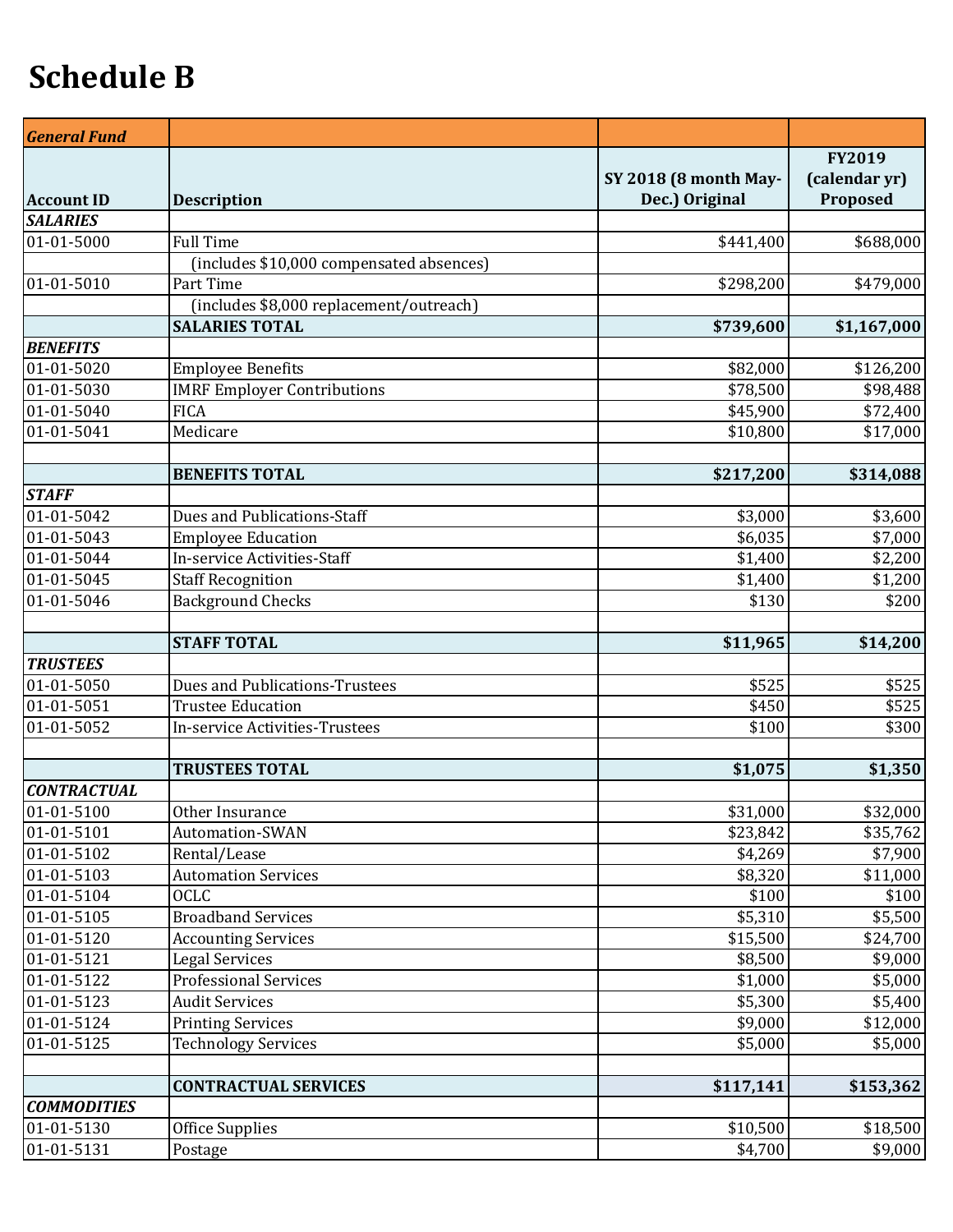| <b>General Fund</b>                |                                                           |                              |                  |
|------------------------------------|-----------------------------------------------------------|------------------------------|------------------|
|                                    |                                                           |                              | <b>FY2019</b>    |
|                                    |                                                           | <b>SY 2018 (8 month May-</b> | (calendar yr)    |
| <b>Account ID</b>                  | <b>Description</b>                                        | Dec.) Original               | Proposed         |
| 01-01-5132                         | <b>Collection Agency</b>                                  | \$850                        | \$1,600          |
| 01-01-5133                         | <b>Bank Service Fees</b>                                  | \$700                        | \$1,500          |
|                                    |                                                           |                              |                  |
|                                    | <b>COMMODITIES TOTAL</b>                                  | \$16,750                     | \$30,600         |
| <b>COMMUNITY RELATIONS</b>         |                                                           |                              |                  |
| 01-01-5140                         | <b>Community Information</b>                              | \$6,600                      | \$10,000         |
| 01-01-5143                         | <b>Outreach Collections</b>                               | \$0                          | \$500            |
| 01-01-5145                         | Outreach Van (Maintenance and gas)                        | \$0                          | \$4,500          |
|                                    | <b>COMMUNITY RELATIONS TOTAL</b>                          |                              |                  |
| <b>UTILITIES</b>                   |                                                           | \$6,600                      | \$15,000         |
| 01-01-5201                         | <b>Utility-Gas</b>                                        | \$2,500                      | \$10,000         |
| 01-01-5202                         | Telephone                                                 | \$3,400                      | \$6,500          |
| 01-01-5203                         | Disposal                                                  | \$0                          | \$0              |
| 01-01-5204                         | <b>Water and Sewer Service</b>                            | \$1,700                      | \$3,000          |
|                                    |                                                           |                              |                  |
|                                    | <b>UTILITIES TOTAL</b>                                    | \$7,600                      | \$19,500         |
| <b>BUILDINGS &amp; CONTINGENCY</b> |                                                           |                              |                  |
| 01-01-5221                         | <b>Custodial Supplies</b>                                 | \$3,100                      | \$7,000          |
| 01-01-5222                         | <b>Building &amp; Maint Supplies</b>                      | \$2,700                      | \$5,000          |
| 01-01-5230                         | <b>Cleaning Service</b>                                   | \$20,000                     | \$38,000         |
| 01-01-5231                         | Floors & Carpet Cleaning                                  | \$0                          | \$2,500          |
| 01-01-5232                         | Window Washing                                            | \$0                          | \$2,000          |
| 01-01-5233                         | Heating & AC Maintenance                                  | \$8,000                      | \$14,000         |
| 01-01-5234                         | <b>Elevator Maintenance</b>                               | \$1,500                      | \$5,000          |
| 01-01-5235                         | Security Maintenance (detectors, alarms, sprinklers)      | \$1,400                      | \$12,000         |
| 01-01-5236                         | Maintenance of Equipment                                  | \$7,570                      | \$10,500         |
| 01-01-5237                         | Landscaping Maintenance                                   | \$0                          | \$2,000          |
| 01-01-5238                         | <b>Backflow Maintenance</b>                               | \$0                          | \$2,000          |
| 01-01-5239                         | Roof Inspection and Maintenance                           | \$0                          | \$2,000          |
| 01-01-5240                         | Building & Grounds-Contingency (includes parking lot)     | \$50,000                     | \$114,100        |
| 01-01-5250                         | 219 Property                                              | \$500                        | \$0              |
| 01-01-5270                         | Lost Item Reimbursement                                   | \$700                        | \$1,000          |
| 01-01-5280<br>01-01-5281           | Mileage                                                   | \$1,535<br>\$384             | \$1,800          |
| 01-01-5285                         | <b>Notary Commissions</b><br><b>Summer Reading Events</b> | \$1,500                      | \$256<br>\$1,500 |
|                                    |                                                           |                              |                  |
|                                    | <b>BUILDINGS &amp; CONTINGENCY</b>                        | \$98,889                     | \$220,656        |
| <b>YOUTH</b>                       |                                                           |                              |                  |
| 01-04-5300                         | A/V Materials-Youth                                       | \$4,200                      | \$10,500         |
| 01-04-5310                         | Books-Youth                                               | \$19,200                     | \$49,000         |
| 01-04-5320                         | Electronic Reference-Youth                                | \$4,075                      | \$6,500          |
| 01-04-5330                         | E-titles-Youth                                            | \$3,000                      | \$2,000          |
| 01-04-5340                         | Periodicals-Youth                                         | \$900                        | \$1,100          |
| 01-04-5350                         | Reference Materials-Youth                                 | \$1,300                      | \$1,300          |
| 01-04-5400                         | Programs-Youth                                            | \$5,000                      | \$8,000          |
| 01-04-5410                         | Program Supplies-Youth                                    | \$2,400                      | \$4,000          |
|                                    |                                                           |                              |                  |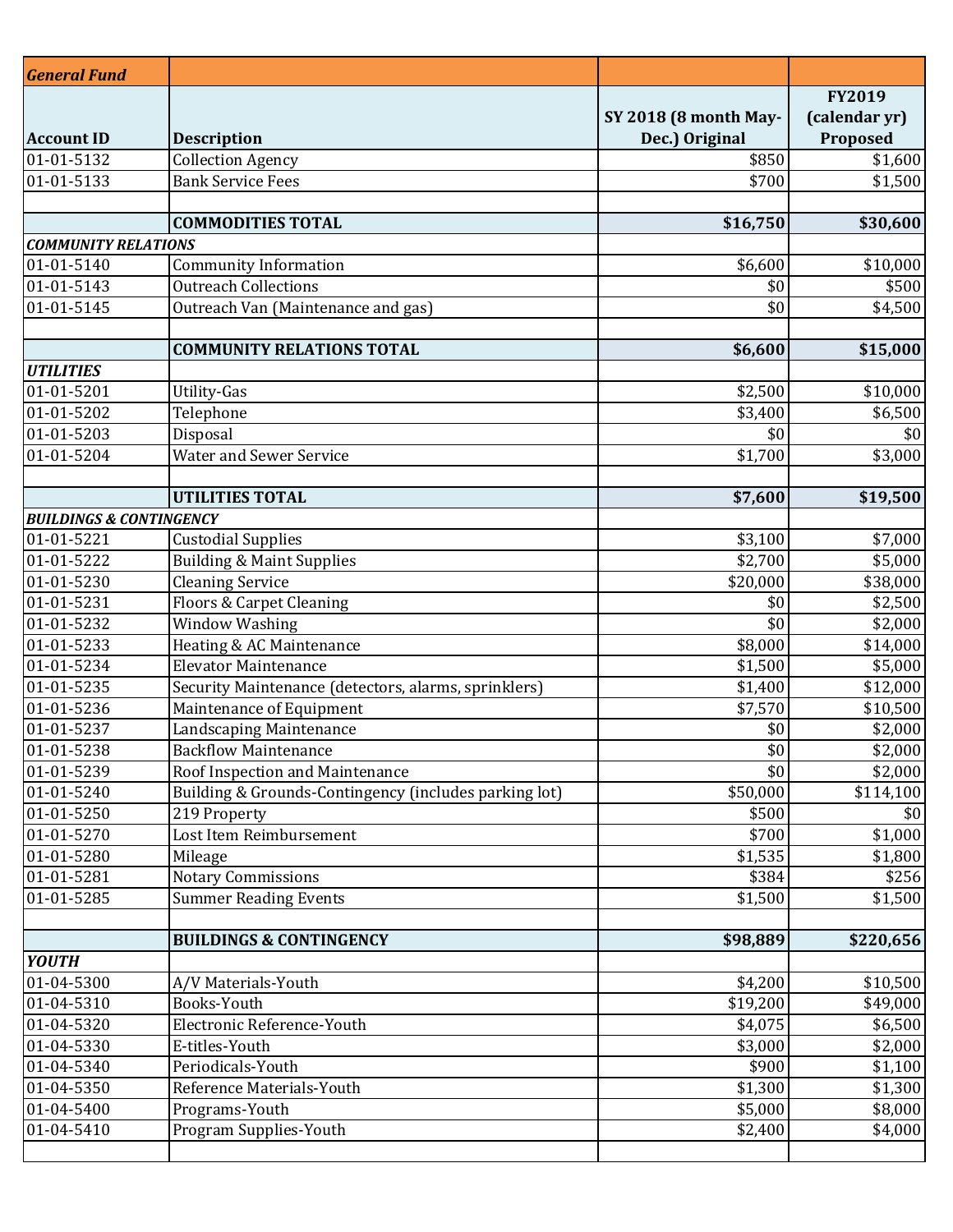| <b>General Fund</b>       |                                   |                              |               |
|---------------------------|-----------------------------------|------------------------------|---------------|
|                           |                                   |                              | FY2019        |
|                           |                                   | <b>SY 2018 (8 month May-</b> | (calendar yr) |
| <b>Account ID</b>         | <b>Description</b>                | Dec.) Original               | Proposed      |
|                           | <b>YOUTH TOTAL</b>                | \$40,075                     | \$82,400      |
| <b>ADULT</b>              |                                   |                              |               |
| 01-05-5300                | A/V Materials-Adult               | \$9,000                      | \$23,000      |
| $01 - 05 - 5310$          | <b>Books-Adult</b>                | $\overline{$}24,000$         | \$62,000      |
| $01 - 05 - 5311$          | <b>Books-HS</b>                   | \$400                        | \$2,000       |
| $01 - 05 - 5312$          | <b>Books-Professional</b>         | \$100                        | \$500         |
| $01 - 05 - 5320$          | Electronic Reference-Adult        | \$66,000                     | \$65,000      |
| 01-05-5330                | E-Titles-Adult                    | \$19,660                     | \$22,000      |
| $\overline{01}$ -05-5340  | Periodicals-Adult                 | \$6,800                      | \$9,000       |
| $01 - 05 - 5341$          | Periodicals-Professional          | \$3,200                      | \$4,000       |
| $01 - 05 - 5350$          | Reference Materials-Adult         | \$4,000                      | \$5,500       |
| $01 - 05 - 5400$          | Programs-Adult                    | \$10,000                     | \$15,000      |
| $01-05-5410$              | <b>Program Supplies-Adult</b>     | \$400                        | \$600         |
|                           |                                   |                              |               |
|                           | <b>ADULT TOTAL</b>                | \$143,560                    | \$208,600     |
|                           |                                   |                              |               |
| <b>CAPITAL OUTLAY</b>     |                                   |                              |               |
| $\overline{01}$ -02-5000  | Capital Outlay                    | \$0                          | \$0           |
|                           |                                   |                              |               |
|                           | <b>CAPITAL OUTLAY TOTAL</b>       | \$0                          | \$0           |
|                           |                                   |                              |               |
| <b>NON-CAPITAL OUTLAY</b> |                                   |                              |               |
| $\overline{01}$ -02-5500  | <b>PCs/Memory Upgrades</b>        | \$16,000                     | \$18,000      |
| $01-02-5510$              | Furniture & Other Equipment       | \$5,000                      | \$6,250       |
| $01-02-5520$              | Software Upgrades                 | \$675                        | \$3,000       |
| $01-02-5530$              | Hardware Replacement              | \$6,500                      | \$6,000       |
| $01-02-5540$              | <b>Cabling/Wireless Solutions</b> | \$1,250                      | \$1,000       |
| $01-02-5550$              | Server Upgrades                   | \$6,000                      | \$6,000       |
|                           |                                   |                              |               |
|                           | <b>NON-CAPITAL OUTLAY</b>         | \$35,425                     | \$40,250      |
|                           |                                   |                              |               |
|                           | <b>TOTALS</b>                     | \$1,435,880                  | \$2,267,006   |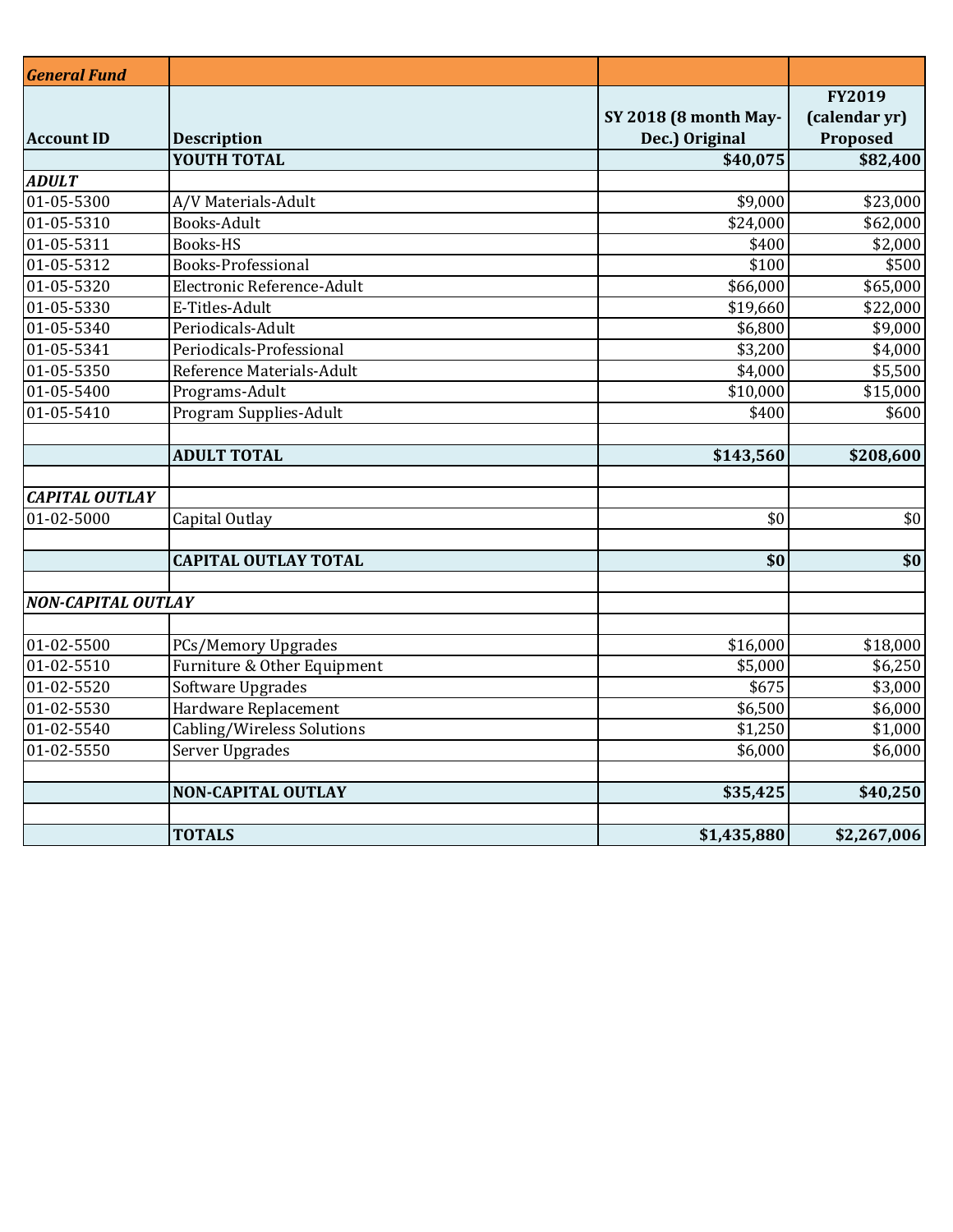| <b>Building, Equipment, Maintenance Fund</b> |                    |                          |                  |
|----------------------------------------------|--------------------|--------------------------|------------------|
|                                              |                    | <b>SY 2018 (8 month)</b> | FY2019 (calendar |
| <b>Account ID</b>                            | <b>Description</b> | May-Dec.) Original       | yr) Proposed     |
| 03-01-5201                                   | Outreach Van       |                          | \$90,000         |
|                                              |                    |                          |                  |
|                                              | <b>Totals</b>      | \$0                      | \$90,000         |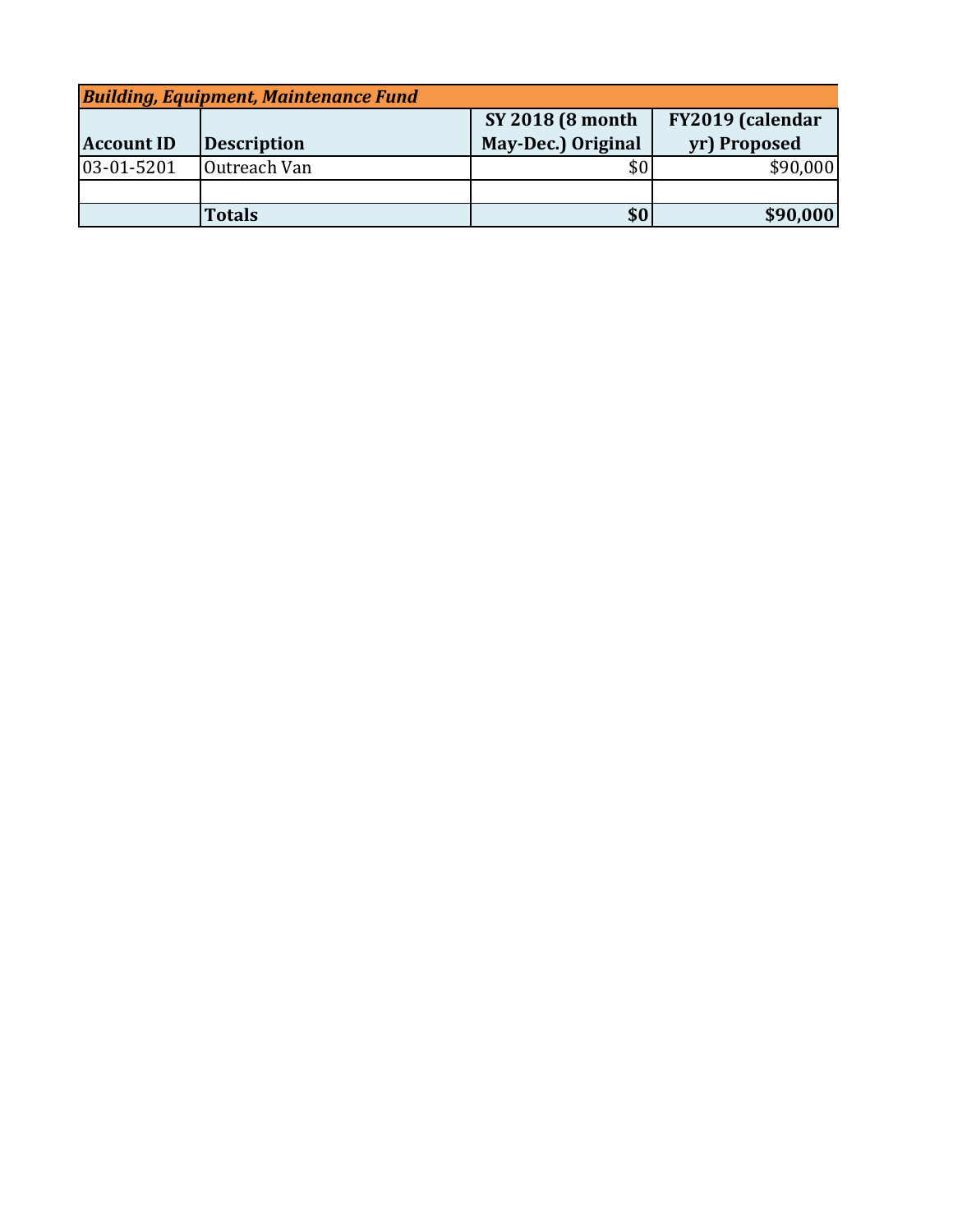| <b>Bond Proceeds Fund</b> |                                |                                                |                                            |
|---------------------------|--------------------------------|------------------------------------------------|--------------------------------------------|
| <b>Account ID</b>         | <b>Description</b>             | <b>SY 2018 (8 month)</b><br>May-Dec.) Original | <b>FY2019</b><br>(calendar yr)<br>Proposed |
| 04-01-5000                | Other Bldg Construction        | \$6,000,000                                    | \$4,137,413                                |
| 04-01-5010                | <b>Bond Costs</b>              | \$0                                            | \$0                                        |
| 04-01-5020                | Development/Testing            | \$35,000                                       | \$5,507                                    |
| 04-01-5030                | <b>Architect's Fees</b>        | \$300,000                                      | \$136,771                                  |
| 04-01-5035                | <b>Other Professional Fees</b> | \$60,000                                       | \$104,060                                  |
| 04-01-5036                | <b>Utilities</b>               | \$0                                            | \$46,800                                   |
| 04-01-5037                | Permits                        | \$31,000                                       | \$0                                        |
| 04-01-5038                | Abatement                      | \$0                                            | \$4,653                                    |
| 04-01-5039                | Legal/Administrative           | \$5,000                                        | \$2,500                                    |
| 04-01-5040                | Equipment/Furniture            | \$300,000                                      | \$618,255                                  |
| 04-01-5050                | Owner Cost                     | \$45,000                                       | \$425,700                                  |
| 04-01-5060                | Contingencies                  | \$300,000                                      | \$161,204                                  |
|                           |                                |                                                |                                            |
|                           | <b>Totals</b>                  | \$7,076,000                                    | \$5,642,863                                |